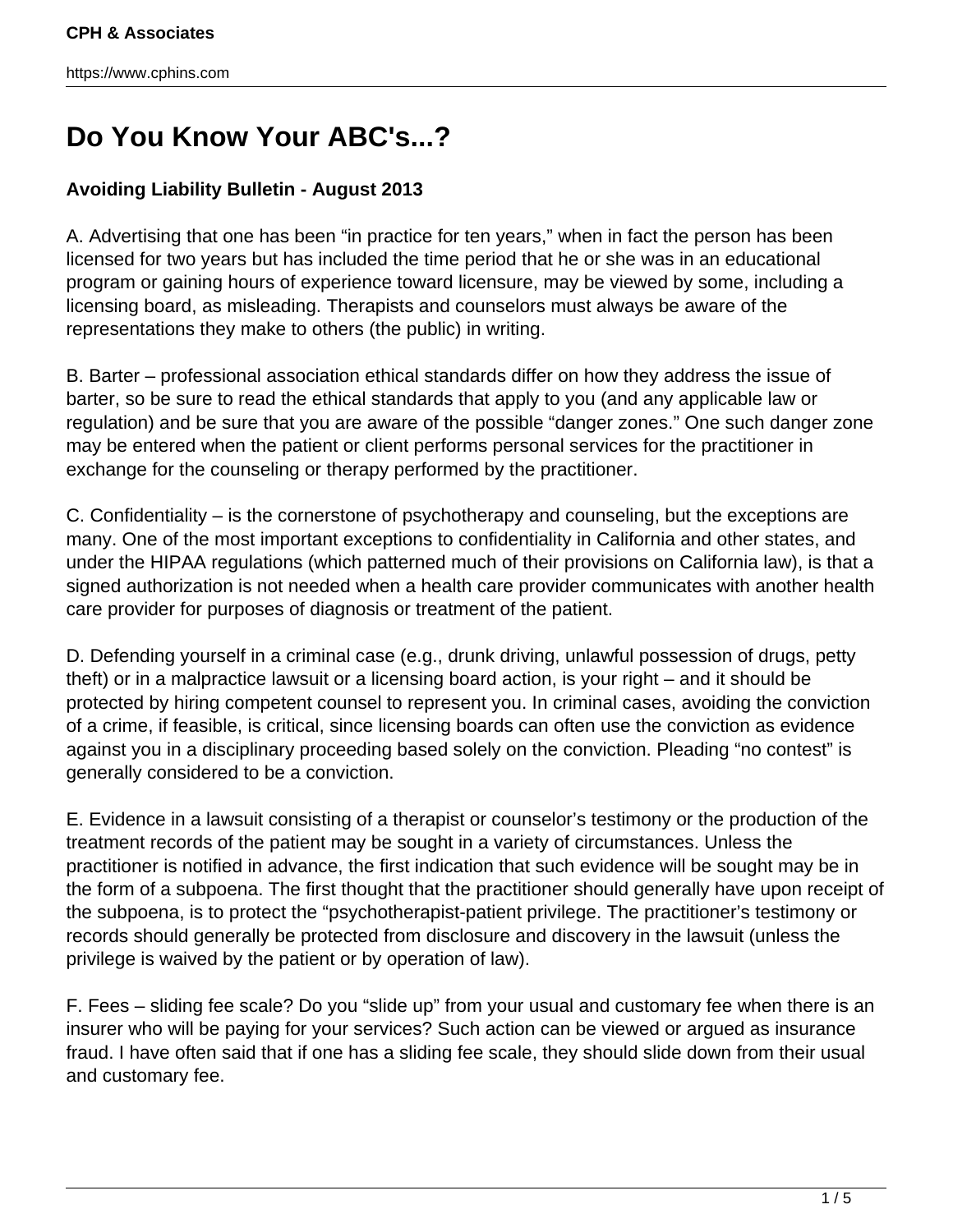## **CPH & Associates**

https://www.cphins.com

G. Guardians generally have the same right to access patient records as does the adult patient. While it may not occur too often, therapists and counselors must sometimes be familiar with the particular requirements that would allow the practitioner to deny access to the guardian or to prepare a summary in lieu of the actual record, such as when the patient does not want the guardian to see the actual records.

H. Health care records must be kept and maintained as specified in state law or regulation. Some states are specific as to how long records must be kept, while others may allow for some flexibility, or provide no specific time requirement. What if a former patient asked the practitioner to destroy his records in order to protect his privacy because of the nature of the embarrassing and personal disclosures made and recorded? Suppose that the request occurs three years after treatment ends and the patient is willing to sign a statement that indicates that this destruction was done at his request and that he has been informed of the possible consequences regarding future health care and the lack of prior treatment records. Can the patient/consumer be accommodated in your state?

I. Immunity from liability is granted by state law for specific purposes. Each state may have a variety of laws that provide immunity for therapists or counselors in dangerous patient situations, in child abuse reporting situations, and under elder/dependent adult abuse reporting laws. Also, some states may provide immunity from liability for those practitioners who serve on ethics committees or peer review committees under some circumstances and with certain limitations.

J. Joint legal custody – who can authorize treatment of a child? Either parent? Both parents? Does the court order specify that the consent of both is required in order to treat, or does it specify that the parents must consult with one another before obtaining healthcare for the child? Is there a law in your state that requires the practitioner to have the written consent of both? These are some of the questions that must be asked. There are times, in many states, where the consent of only one of the joint custodians is necessary or appropriate.

K. Keeping records – are you a HIPAA covered provider? If yes, you likely keep your "psychotherapy notes" separate from the rest of the patient's treatment records. For those who are not HIPAA covered providers, you probably keep one set of records, unless state law makes a similar distinction to that made under HIPAA – that is, that the patient is not entitled to access "psychotherapy notes."

L. License renewal – a yawner? Not for some! Do not allow your license to lapse as a result of negligence or oversight. There is no excuse – usually! There can be unintended and negative consequences for someone who treats a consumer while not possessing an active license.

M. Malpractice in the form of negligence can lead to civil liability. But, does it give a licensing board the authority to take action against you? Generally, "no," but state laws and regulations must be checked in each instance. Generally, only gross negligence, repeated or multiple acts of negligence, or intentional misconduct is actionable by licensing boards.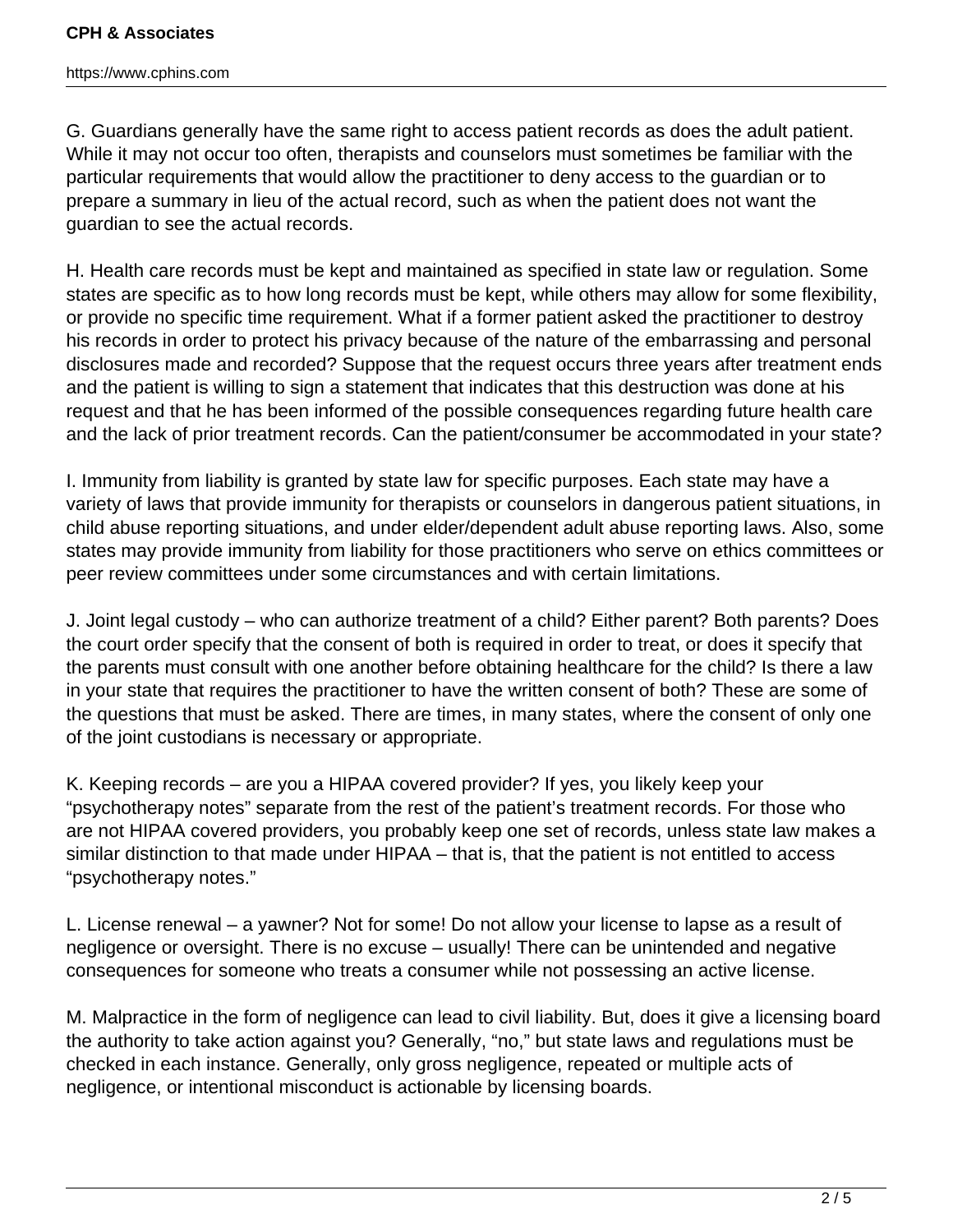https://www.cphins.com

N. Never allow your malpractice/liability insurance to lapse. Just when you least expect it, a problem may arise. As with your license, the expiration date must be calendared appropriately. Do not rely upon notice from the licensing board or from an insurer. I have spoken with therapists who have said that they did not get a renewal notice. Sometimes, they neglect to tell me that they have recently moved and that they did not notify the insurer or others.

O. OCR (Office for Civil Rights) – just in case you ever receive an unexpected letter from the OCR, which is part of the U.S. Department of Health and Human Services, they are the enforcement arm for HIPAA violations. If you are not a "covered entity" under HIPAA regulations, the OCR has no jurisdiction to take action against you for an alleged violation.

P. Privilege and confidentiality are not the same things. Can you articulate the differences between the two legal concepts and explain them to patients? Simply stated, and as a start to the explanation, confidentiality is a restriction on the sharing or volunteering of information outside of the courtroom setting, while privilege involves the right to withhold testimony or records in a legal proceeding.

Q. Quickly (immediately) send your malpractice carrier copies of any demands, notices, summonses, or legal papers that you receive in connection with a claim or suit that may have been filed against you. You must also promptly notify the malpractice carrier when a claim is made or a suit is brought against you (the insured).

R. Rely on your instincts when you think about declining to commence treatment with a patient. Sometimes, the best decision you can make is to decline to see a patient or client that your instincts tell you may be trouble.

S. Spousal abuse – is it reportable by a therapist or counselor? The answer of course depends upon state law. In California, for example, there is no requirement for a psychotherapist in private practice to report spousal abuse, unless the spouse being abused is considered a "dependent adult" or an "elder."

T. Terminating therapy or counseling – I have often suggested that the first instinct of a therapist to write a termination letter (with no prior notice to the patient) should be given more thought. Once you write the letter, you are stuck with the words – so the letter better be very carefully drafted if one is to be sent. Sometimes, and depending upon the circumstances, it might be better to do the termination in person or after a phone conversation. Thereafter, the letter can be sent confirming what was said in the personal or telephonic interaction.

U. Understand that documentation of your records is especially important when you make important decisions like changing the nature or course of therapy, or when making a decision regarding the patient's dangerousness and the actions that you have decided to take.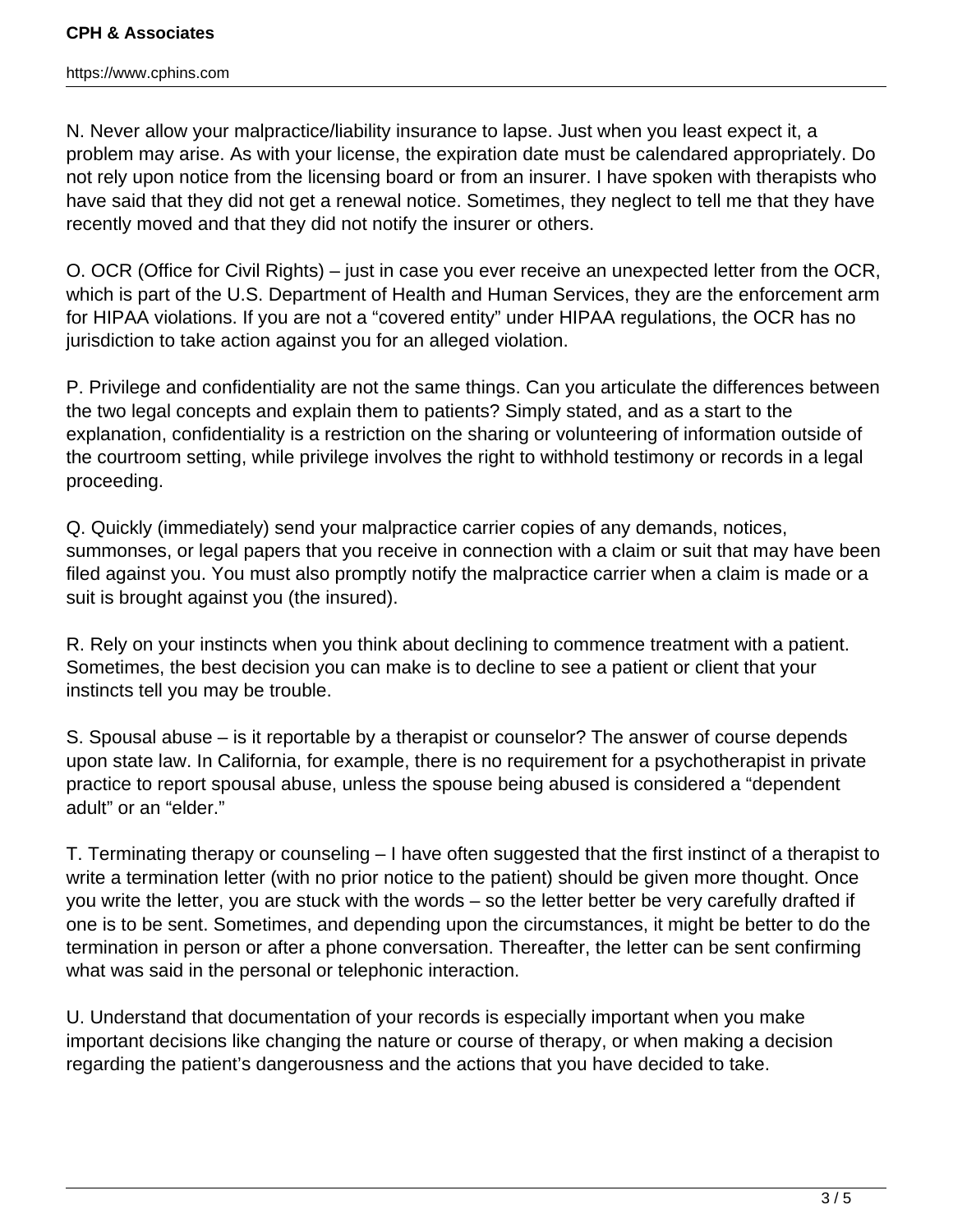## **CPH & Associates**

https://www.cphins.com

V. Victims of violent crimes may be entitled to compensation through a state entity that provides funds, often derived from court-assessed penalties for those convicted of certain crimes, to cover out-of-pocket expenses for medical care, including payments for psychotherapy provided by specified providers.

W. Waiver of the psychotherapist-patient privilege generally occurs as a matter of law when the patient shares the otherwise confidential information with a third party (e.g., telling a friend about communications between the patient and the therapist) or when the patient tenders (or puts into issue) his or her mental condition in a lawsuit (e.g., claims emotional or psychological harm as a result of the defendant's negligent conduct). Depending upon the particulars of state law, the practitioner generally will assert the privilege on behalf of the patient until the patient and the patient's attorney make clear that the privilege is being waived- whether as a matter of law or otherwise.

X. Ex – patient… is there such a thing? Is there a duty to see someone in therapy or counseling whom you have seen before? Do you owe any duty to someone after a proper termination has occurred? Do you agree with the saying – "once a patient always a patient?" When you stop seeing your physician after the broken bone is repaired, is there a termination of the doctor-patient relationship? Do you typically receive a termination letter following a course of medical treatment?

Y. Youthful patients are also entitled to confidentiality, at least to a certain extent – depending upon applicable state law. In California, for example, minors who are twelve or over (with limited exception) have the same expectation of confidentiality as do adults. Parental rights to inspect or copy records are rather limited, and the law favors good faith denials of access by parents.

Z. Zero tolerance – for sexual relations or sexual contact with patients. As I have said to workshop attendees, you can have sexual relations with anyone in the world except minors and patients – isn't that enough?